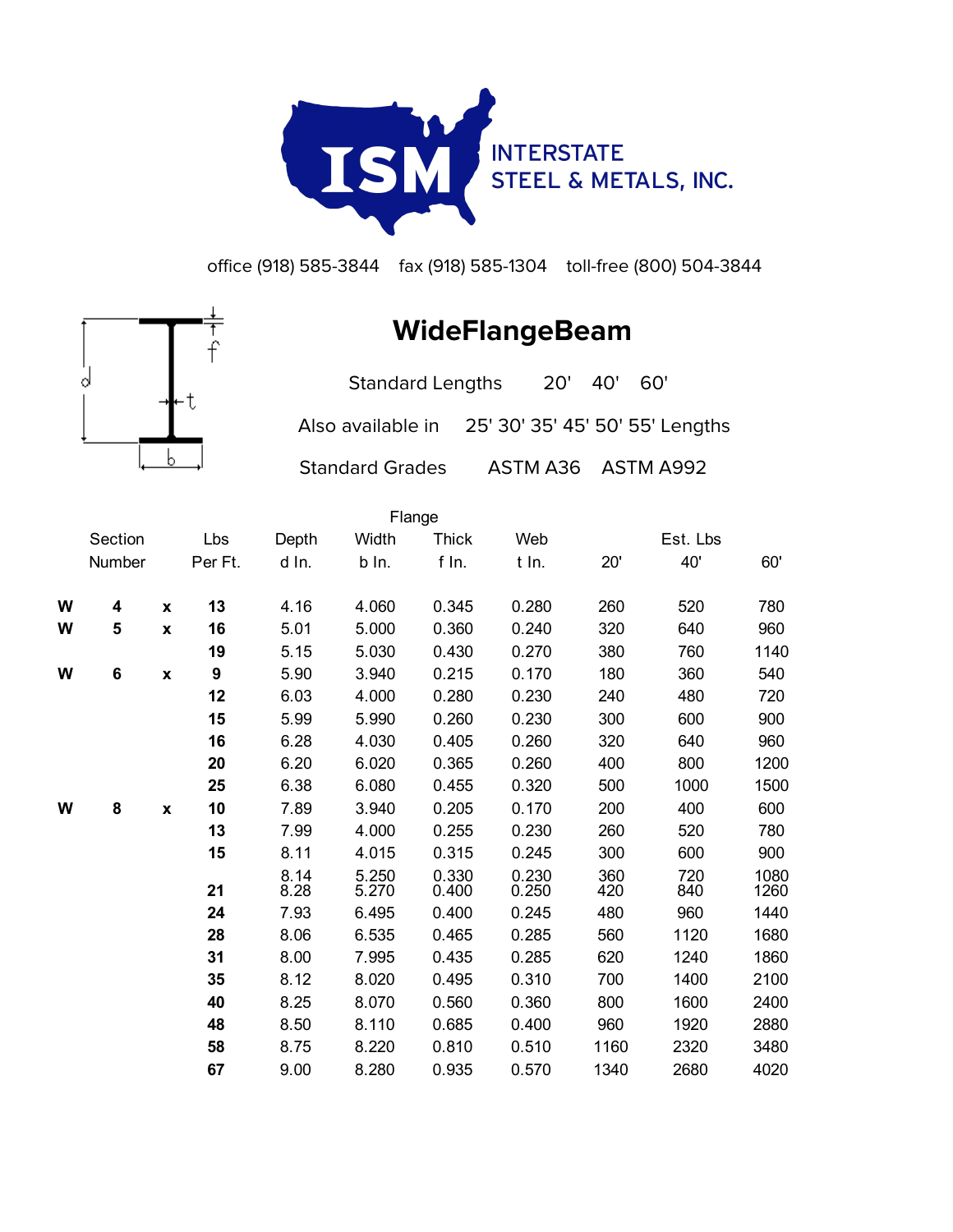|   |                          |         |       |        | Flange       |       |      |          |       |
|---|--------------------------|---------|-------|--------|--------------|-------|------|----------|-------|
|   | Section                  | Lbs     | Depth | Width  | <b>Thick</b> | Web   |      | Est. Lbs |       |
|   | Number                   | Per Ft. | d In. | b In.  | f In.        | t In. | 20'  | 40'      | 60'   |
| W | 10<br>$\pmb{\mathsf{x}}$ | 12      | 9.87  | 3.960  | 0.210        | 0.190 | 240  | 480      | 720   |
|   |                          | 15      | 9.99  | 4.000  | 0.270        | 0.230 | 300  | 600      | 900   |
|   |                          | 17      | 10.11 | 4.010  | 0.330        | 0.240 | 340  | 680      | 1020  |
|   |                          | 19      | 10.24 | 4.020  | 0.395        | 0.250 | 380  | 760      | 1140  |
|   |                          | 22      | 10.17 | 5.750  | 0.360        | 0.240 | 440  | 880      | 1320  |
|   |                          | 26      | 10.33 | 5.770  | 0.440        | 0.260 | 520  | 1040     | 1560  |
|   |                          | 30      | 10.47 | 5.810  | 0.510        | 0.300 | 600  | 1200     | 1800  |
|   |                          | 33      | 9.73  | 7.960  | 0.435        | 0.290 | 660  | 1320     | 1980  |
|   |                          | 39      | 9.92  | 7.985  | 0.530        | 0.315 | 780  | 1560     | 2340  |
|   |                          | 45      | 10.10 | 8.020  | 0.620        | 0.350 | 900  | 1800     | 2700  |
|   |                          | 49      | 9.98  | 10.000 | 0.560        | 0.340 | 980  | 1960     | 2940  |
|   |                          | 54      | 10.09 | 10.030 | 0.615        | 0.370 | 1080 | 2160     | 3240  |
|   |                          | 60      | 10.22 | 10.080 | 0.680        | 0.420 | 1200 | 2400     | 3600  |
|   |                          | 68      | 10.40 | 10.130 | 0.770        | 0.470 | 1360 | 2720     | 4080  |
|   |                          | 77      | 10.60 | 10.190 | 0.870        | 0.530 | 1540 | 3080     | 4620  |
|   |                          | 88      | 10.84 | 10.265 | 0.990        | 0.605 | 1760 | 3520     | 5280  |
|   |                          | 100     | 11.10 | 10.340 | 1.120        | 0.680 | 2000 | 4000     | 6000  |
|   |                          | 112     | 11.36 | 10.415 | 1.250        | 0.755 | 2240 | 4480     | 6720  |
| W | 12<br>X                  | 14      | 11.91 | 3.970  | 0.225        | 0.200 | 280  | 560      | 840   |
|   |                          | 16      | 11.99 | 3.990  | 0.265        | 0.220 | 320  | 640      | 960   |
|   |                          | 19      | 12.16 | 4.005  | 0.350        | 0.235 | 380  | 760      | 1140  |
|   |                          | 22      | 12.31 | 4.030  | 0.425        | 0.260 | 440  | 880      | 1320  |
|   |                          | 26      | 12.22 | 6.490  | 0.380        | 0.230 | 520  | 1040     | 1560  |
|   |                          | 30      | 12.34 | 6.520  | 0.440        | 0.260 | 600  | 1200     | 1800  |
|   |                          | 35      | 12.50 | 6.560  | 0.520        | 0.300 | 700  | 1400     | 2100  |
|   |                          | 40      | 11.94 | 8.005  | 0.515        | 0.295 | 800  | 1600     | 2400  |
|   |                          | 45      | 12.06 | 8.045  | 0.575        | 0.335 | 900  | 1800     | 2700  |
|   |                          | 50      | 12.19 | 8.080  | 0.640        | 0.370 | 1000 | 2000     | 3000  |
|   |                          | 53      | 12.06 | 9.995  | 0.575        | 0.345 | 1060 | 2120     | 3180  |
|   |                          | 58      | 12.19 | 10.010 | 0.640        | 0.360 | 1160 | 2320     | 3480  |
|   |                          | 65      | 12.12 | 12.000 | 0.605        | 0.390 | 1300 | 2600     | 3900  |
|   |                          | 72      | 12.25 | 12.040 | 0.670        | 0.430 | 1440 | 2880     | 4320  |
|   |                          | 79      | 12.38 | 12.080 | 0.735        | 0.470 | 1580 | 3160     | 4740  |
|   |                          | 87      | 12.53 | 12.125 | 0.810        | 0.515 | 1740 | 3480     | 5220  |
|   |                          | 96      | 12.71 | 12.160 | 0.900        | 0.550 | 1920 | 3840     | 5760  |
|   |                          | 106     | 12.89 | 12.220 | 0.990        | 0.610 | 2120 | 4240     | 6360  |
|   |                          | 120     | 13.12 | 12.320 | 1.105        | 0.710 | 2400 | 4800     | 7200  |
|   |                          | 136     | 13.41 | 12.400 | 1.250        | 0.790 | 2720 | 5440     | 8160  |
|   |                          | 152     | 13.71 | 12.480 | 1.400        | 0.870 | 3040 | 6080     | 9120  |
|   |                          | 170     | 14.03 | 12.570 | 1.560        | 0.960 | 3400 | 6800     | 10200 |
|   |                          | 190     | 14.38 | 12.670 | 1.735        | 1.060 | 3800 | 7600     | 11400 |
| W | 14<br>X                  | 22      | 13.74 | 5.000  | 0.335        | 0.230 | 440  | 880      | 1320  |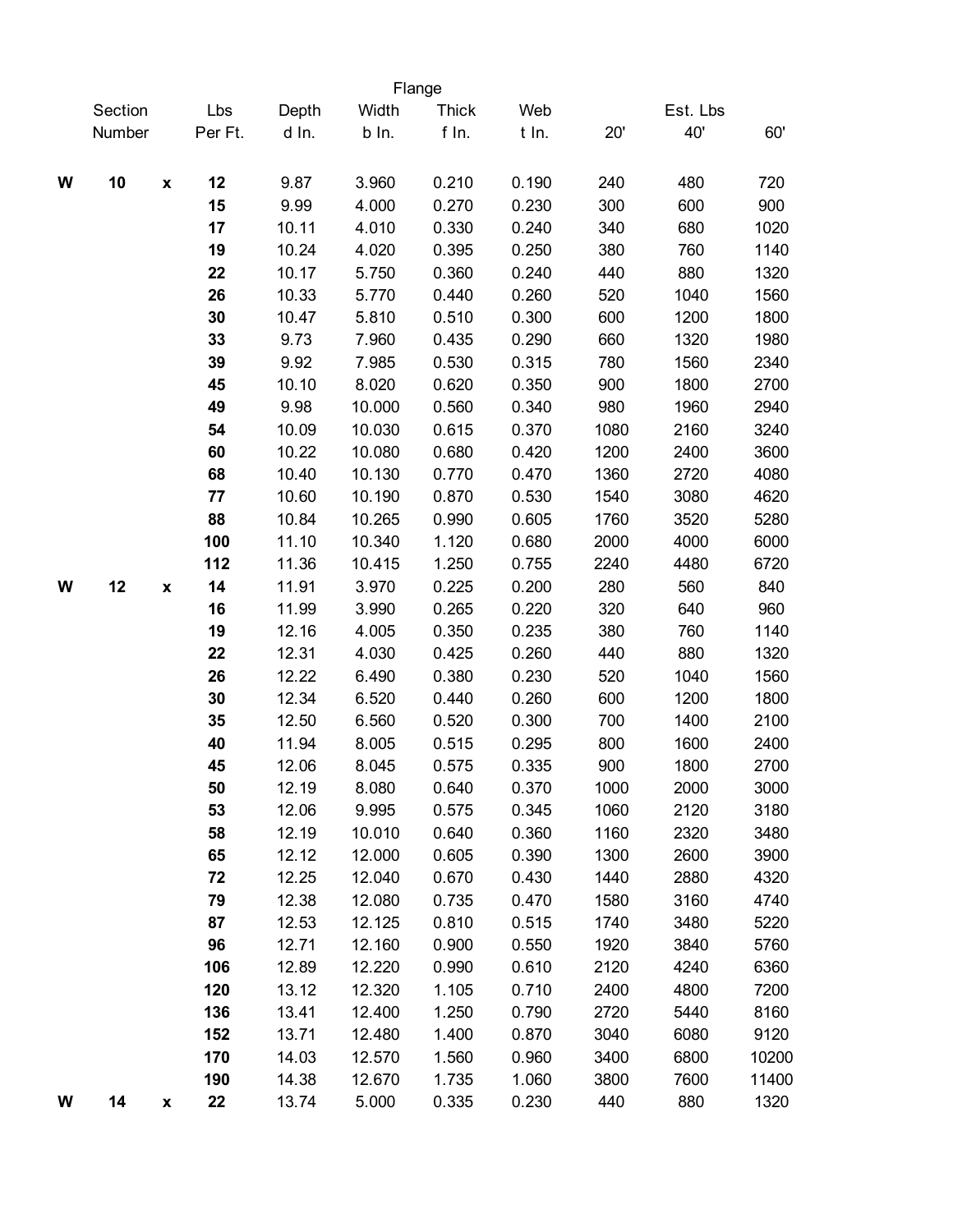|   |         |                          |                | Flange          |                |                |             |               |               |
|---|---------|--------------------------|----------------|-----------------|----------------|----------------|-------------|---------------|---------------|
|   | Section | Lbs                      | Depth          | Width           | <b>Thick</b>   | Web            |             | Est. Lbs      |               |
|   | Number  | Per Ft.                  | d In.          | b In.           | f In.          | t In.          | 20'         | 40'           | 60'           |
|   |         | 26                       | 13.91          | 5.025           | 0.420          | 0.255          | 520         | 1040          | 1560          |
|   |         | 30                       | 13.84          | 6.730           | 0.385          | 0.270          | 600         | 1200          | 1800          |
|   |         | 34                       | 13.98          | 6.745           | 0.455          | 0.285          | 680         | 1360          | 2040          |
|   |         | 38                       | 14.10          | 6.770           | 0.515          | 0.310          | 760         | 1520          | 2280          |
|   |         | 43                       | 13.66          | 7.995           | 0.530          | 0.305          | 860         | 1720          | 2580          |
|   |         | 48                       | 13.79          | 8.030           | 0.595          | 0.340          | 960         | 1920          | 2880          |
|   |         | 53                       | 13.92          | 8.060           | 0.660          | 0.370          | 1060        | 2120          | 3180          |
|   |         | 61                       | 13.89          | 9.995           | 0.645          | 0.375          | 1220        | 2440          | 3660          |
|   |         | 68                       | 14.04          | 10.035          | 0.720          | 0.415          | 1360        | 2720          | 4080          |
|   |         | 74                       | 14.17          | 10.070          | 0.785          | 0.450          | 1480        | 2960          | 4440          |
|   |         | 82                       | 14.31          | 10.130          | 0.855          | 0.510          | 1640        | 3280          | 4920          |
|   |         | 90                       | 14.02          | 14.520          | 0.710          | 0.440          | 1800        | 3600          | 5400          |
|   |         | 99                       | 14.16          | 14.565          | 0.780          | 0.485          | 1980        | 3960          | 5940          |
|   |         | 109                      | 14.32          | 14.605          | 0.860          | 0.525          | 2180        | 4360          | 6540          |
|   |         | 120                      | 14.48          | 14.670          | 0.940          | 0.590          | 2400        | 4800          | 7200          |
|   |         | 132                      | 14.66          | 14.725          | 1.030          | 0.645          | 2640        | 5280          | 7920          |
|   |         | 145                      | 14.78          | 15.500          | 1.090          | 0.680          | 2900        | 5800          | 8700          |
|   |         | 159                      | 14.98          | 15.565          | 1.190          | 0.745          | 3180        | 6360          | 9540          |
|   |         | 176                      | 15.22          | 15.650          | 1.310          | 0.830          | 3520        | 7040          | 10560         |
|   |         | 193                      | 15.48          | 15.710          | 1.440          | 0.890          | 3860        | 7720          | 11580         |
|   |         | 211                      | 15.72          | 15.800          | 1.560          | 0.980          | 4220        | 8440          | 12660         |
|   |         | 233                      | 16.04          | 15.890          | 1.720          | 1.070          | 4660        | 9320          | 13980         |
|   |         | 257                      | 16.38          | 15.995          | 1.890          | 1.175          | 5140        | 10280         | 15420         |
|   |         | 283                      | 16.74          | 16.110          | 2.070          | 1.290          | 5660        | 11320         | 16980         |
|   |         | 311                      | 17.12          | 16.230          | 2.260          | 1.410          | 6220        | 12440         | 18660         |
|   |         | 342                      | 17.54          | 16.360          | 2.470          | 1.540          | 6840        | 13680         | 20520         |
|   |         | 370                      | 17.92          | 16.475          | 2.660          | 1.655          | 7400        | 14800         | 22200         |
| W | 16      | 398<br>26                | 18.29<br>15.69 | 16.590<br>5.500 | 2.845<br>0.345 | 1.770<br>0.250 | 7960<br>520 | 15920<br>1040 | 23880<br>1560 |
|   |         | $\pmb{\mathsf{x}}$<br>31 | 15.88          | 5.525           | 0.440          | 0.275          | 620         | 1240          | 1860          |
|   |         | 36                       | 15.86          | 6.985           | 0.430          | 0.295          | 720         | 1440          | 2160          |
|   |         | 40                       | 16.01          | 6.995           | 0.505          | 0.305          | 800         | 1600          | 2400          |
|   |         | 45                       | 16.13          | 7.035           | 0.565          | 0.345          | 900         | 1800          | 2700          |
|   |         | 50                       | 16.26          | 7.070           | 0.630          | 0.380          | 1000        | 2000          | 3000          |
|   |         | 57                       | 16.43          | 7.120           | 0.715          | 0.430          | 1140        | 2280          | 3420          |
|   |         | 67                       | 16.33          | 10.235          | 0.665          | 0.395          | 1340        | 2680          | 4020          |
|   |         | 77                       | 16.52          | 10.295          | 0.760          | 0.455          | 1540        | 3080          | 4620          |
|   |         | 89                       | 16.75          | 10.365          | 0.875          | 0.525          | 1780        | 3560          | 5340          |
|   |         | 100                      | 16.97          | 10.425          | 0.985          | 0.585          | 2000        | 4000          | 6000          |
| W | 18      | 35<br>$\pmb{\mathsf{x}}$ | 17.70          | 6.000           | 0.425          | 0.300          | 700         | 1400          | 2100          |
|   |         | 40                       | 17.90          | 6.015           | 0.525          | 0.315          | 800         | 1600          | 2400          |
|   |         | 46                       | 18.06          | 6.060           | 0.605          | 0.360          | 920         | 1840          | 2760          |
|   |         | 50                       | 17.99          | 7.495           | 0.570          | 0.355          | 1000        | 2000          | 3000          |
|   |         |                          |                |                 |                |                |             |               |               |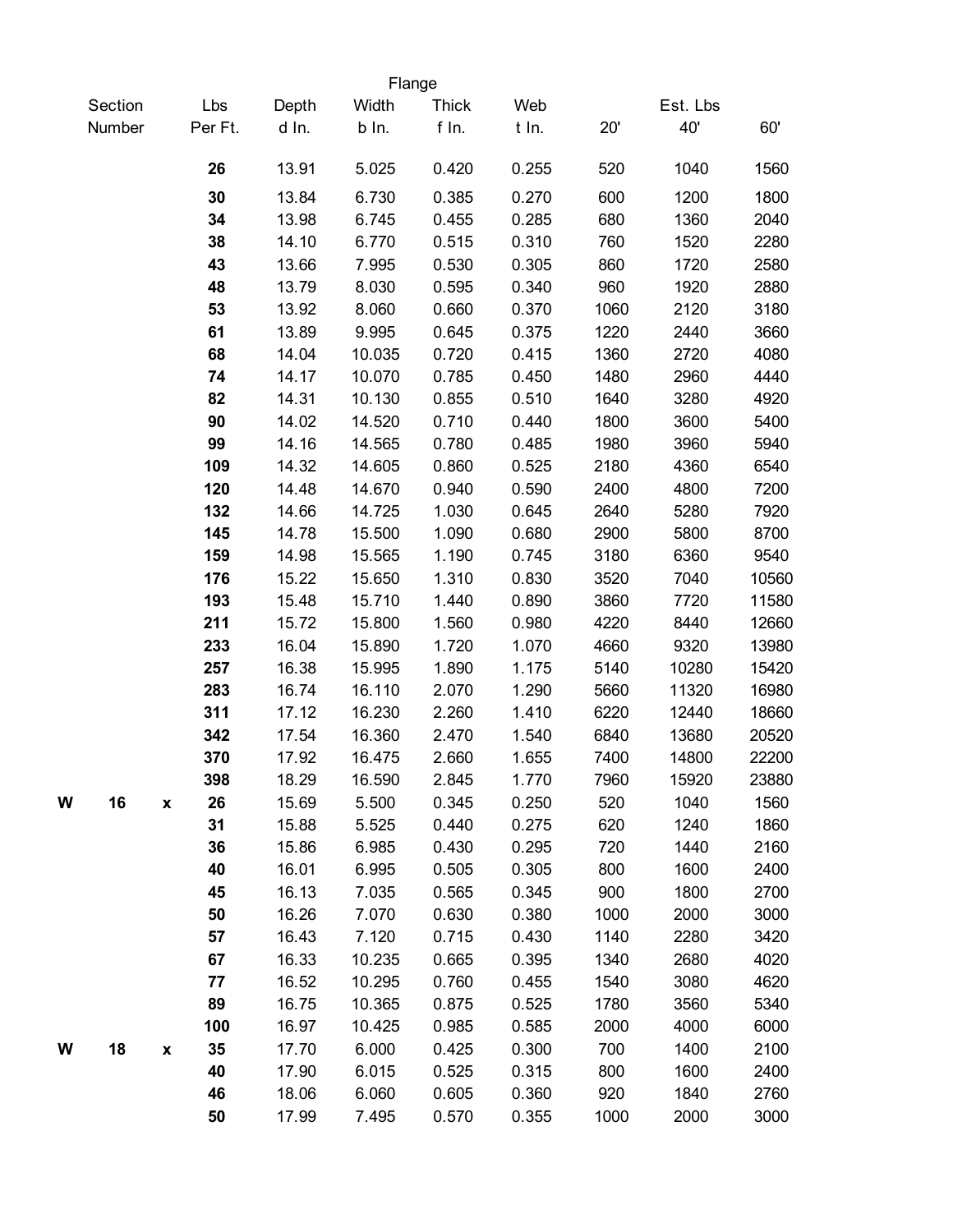|   |         |                    |         |       |        | Flange       |       |      |          |       |
|---|---------|--------------------|---------|-------|--------|--------------|-------|------|----------|-------|
|   | Section |                    | Lbs     | Depth | Width  | <b>Thick</b> | Web   |      | Est. Lbs |       |
|   | Number  |                    | Per Ft. | d In. | b In.  | f In.        | t In. | 20'  | 40'      | 60'   |
|   |         |                    | 55      | 18.11 | 7.530  | 0.630        | 0.390 | 1100 | 2200     | 3300  |
|   |         |                    | 60      | 18.24 | 7.555  | 0.695        | 0.415 | 1200 | 2400     | 3600  |
|   |         |                    | 65      | 18.35 | 7.590  | 0.750        | 0.450 | 1300 | 2600     | 3900  |
|   |         |                    | 71      | 18.47 | 7.635  | 0.810        | 0.495 | 1420 | 2840     | 4260  |
|   |         |                    | 76      | 18.21 | 11.035 | 0.680        | 0.425 | 1520 | 3040     | 4560  |
|   |         |                    | 86      | 18.39 | 11.090 | 0.770        | 0.480 | 1720 | 3440     | 5160  |
|   |         |                    | 97      | 18.59 | 11.145 | 0.870        | 0.535 | 1940 | 3880     | 5820  |
|   |         |                    | 106     | 18.73 | 11.200 | 0.940        | 0.590 | 2120 | 4240     | 6360  |
|   |         |                    | 119     | 18.97 | 11.265 | 1.060        | 0.655 | 2380 | 4760     | 7140  |
|   |         |                    | 130     | 19.25 | 11.160 | 1.200        | 0.670 | 2600 | 5200     | 7800  |
|   |         |                    | 143     | 19.49 | 11.220 | 1.320        | 0.730 | 2860 | 5720     | 8580  |
|   |         |                    | 158     | 19.72 | 11.300 | 1.440        | 0.810 | 3160 | 6320     | 9480  |
|   |         |                    | 175     | 20.04 | 11.375 | 1.590        | 0.890 | 3500 | 7000     | 10500 |
|   |         |                    | 192     | 20.35 | 11.455 | 1.750        | 0.960 | 3840 | 7680     | 11520 |
|   |         |                    | 211     | 20.67 | 11.555 | 1.910        | 1.060 | 4220 | 8440     | 12660 |
|   |         |                    | 234     | 21.06 | 11.650 | 2.110        | 1.160 | 4680 | 9360     | 14040 |
|   |         |                    | 258     | 21.46 | 11.770 | 2.300        | 1.280 | 5160 | 10320    | 15480 |
|   |         |                    | 283     | 21.85 | 11.890 | 2.500        | 1.400 | 5660 | 11320    | 16980 |
|   |         |                    | 311     | 22.32 | 12.005 | 2.740        | 1.520 | 6220 | 12440    | 18660 |
| W | 21      | X                  | 44      | 20.66 | 6.500  | 0.450        | 0.350 | 880  | 1760     | 2640  |
|   |         |                    | 50      | 20.83 | 6.530  | 0.535        | 0.380 | 1000 | 2000     | 3000  |
|   |         |                    | 57      | 21.06 | 6.555  | 0.650        | 0.405 | 1140 | 2280     | 3420  |
|   |         |                    | 62      | 20.99 | 8.240  | 0.615        | 0.400 | 1240 | 2480     | 3720  |
|   |         |                    | 68      | 21.13 | 8.270  | 0.685        | 0.430 | 1360 | 2720     | 4080  |
|   |         |                    | 73      | 21.24 | 8.295  | 0.740        | 0.455 | 1460 | 2920     | 4380  |
|   |         |                    | 83      | 21.43 | 8.355  | 0.835        | 0.515 | 1660 | 3320     | 4980  |
|   |         |                    | 93      | 21.62 | 8.420  | 0.930        | 0.580 | 1860 | 3720     | 5580  |
|   |         |                    | 101     | 21.36 | 12.290 | 0.800        | 0.500 | 2020 | 4040     | 6060  |
|   |         |                    | 111     | 21.51 | 12.340 | 0.875        | 0.550 | 2220 | 4440     | 6660  |
|   |         |                    | 122     | 21.68 | 12.390 | 0.960        | 0.600 | 2440 | 4880     | 7320  |
|   |         |                    | 132     | 21.83 | 12.440 | 1.035        | 0.650 | 2640 | 5280     | 7920  |
|   |         |                    | 147     | 22.06 | 12.510 | 1.150        | 0.720 | 2940 | 5880     | 8820  |
|   |         |                    | 166     | 22.48 | 12.420 | 1.360        | 0.750 | 3320 | 6640     | 9960  |
|   |         |                    | 182     | 22.72 | 12.500 | 1.480        | 0.830 | 3640 | 7280     | 10920 |
|   |         |                    | 201     | 23.03 | 12.575 | 1.630        | 0.910 | 4020 | 8040     | 12060 |
| W | 24      | $\pmb{\mathsf{x}}$ | 55      | 23.57 | 7.005  | 0.505        | 0.395 | 1100 | 2200     | 3300  |
|   |         |                    | 62      | 23.74 | 7.040  | 0.590        | 0.430 | 1240 | 2480     | 3720  |
|   |         |                    | 68      | 23.73 | 8.965  | 0.585        | 0.415 | 1360 | 2720     | 4080  |
|   |         |                    | 76      | 23.92 | 8.990  | 0.680        | 0.440 | 1520 | 3040     | 4560  |
|   |         |                    | 84      | 24.10 | 9.020  | 0.770        | 0.470 | 1680 | 3360     | 5040  |
|   |         |                    | 94      | 24.31 | 9.065  | 0.875        | 0.515 | 1880 | 3760     | 5640  |
|   |         |                    | 103     | 24.53 | 9.000  | 0.980        | 0.550 | 2060 | 4120     | 6180  |
|   |         |                    | 104     | 24.06 | 12.750 | 0.750        | 0.500 | 2080 | 4160     | 6240  |
|   |         |                    | 117     | 24.26 | 12.800 | 0.850        | 0.550 | 2340 | 4680     | 7020  |
|   |         |                    | 131     | 24.48 | 12.855 | 0.960        | 0.605 | 2620 | 5240     | 7860  |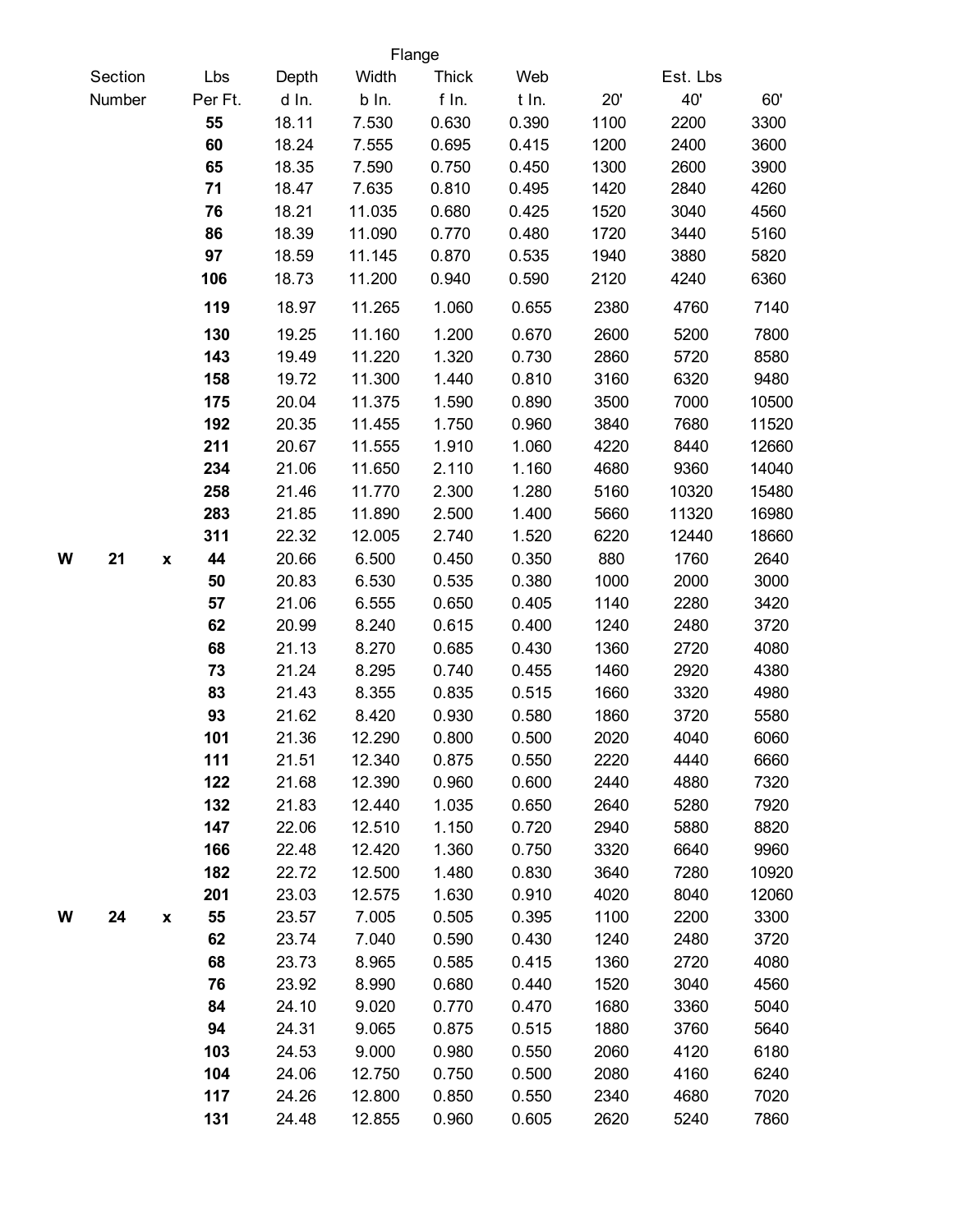|   |         |                    |            |                | Flange           |                |                |              |                |                |
|---|---------|--------------------|------------|----------------|------------------|----------------|----------------|--------------|----------------|----------------|
|   | Section |                    | Lbs        | Depth          | Width            | <b>Thick</b>   | Web            |              | Est. Lbs       |                |
|   | Number  |                    | Per Ft.    | d In.          | b In.            | f In.          | t In.          | 20'          | 40'            | 60'            |
|   |         |                    | 146        | 24.74          | 12.900           | 1.090          | 0.650          | 2920         | 5840           | 8760           |
|   |         |                    | 162        | 25.00          | 12.955           | 1.220          | 0.705          | 3240         | 6480           | 9720           |
|   |         |                    | 176        | 25.24          | 12.890           | 1.340          | 0.750          | 3520         | 7040           | 10560          |
|   |         |                    | 192        | 25.47          | 12.950           | 1.460          | 0.810          | 3840         | 7680           | 11520          |
|   |         |                    | 207        | 25.71          | 13.010           | 1.570          | 0.870          | 4140         | 8280           | 12420          |
|   |         |                    | 229        | 26.02          | 13.110           | 1.730          | 0.960          | 4580         | 9160           | 13740          |
|   |         |                    | 250        | 26.34          | 13.185           | 1.890          | 1.040          | 5000         | 10000          | 15000          |
|   |         |                    | 279        | 26.73          | 13.305           | 2.090          | 1.160          | 5580         | 11160          | 16740          |
|   |         |                    | 335        | 27.52          | 13.520           | 2.480          | 1.380          | 6700         | 13400          | 20100          |
|   |         |                    | 408        | 28.54          | 13.800           | 2.990          | 1.650          | 8160         | 16320          | 24480          |
|   |         |                    | 492        | 29.65          | 14.115           | 3.540          | 1.970          | 9840         | 19680          | 29520          |
| W | 27      | $\pmb{\mathsf{x}}$ | 84         | 26.71          | 9.960            | 0.640          | 0.460          | 1680         | 3360           | 5040           |
|   |         |                    |            | 26.92          | 9.990            | 0.745          | 0.490          | 1880         | 3760           | 5640           |
|   |         |                    | 102        | 27.09          | 10.015           | 0.830          | 0.515          | 2040         | 4080           | 6120           |
|   |         |                    | 114        | 27.29          | 10.070           | 0.930          | 0.570          | 2280         | 4560           | 6840           |
|   |         |                    | 129        | 27.63          | 10.010           | 1.100          | 0.610          | 2580         | 5160           | 7740           |
|   |         |                    | 146        | 27.38          | 13.965           | 0.975          | 0.605          | 2920         | 5840           | 8760           |
|   |         |                    | 161        | 27.59          | 14.020           | 1.080          | 0.660          | 3220         | 6440           | 9660           |
|   |         |                    | 178        | 27.81          | 14.085           | 1.190          | 0.725          | 3560         | 7120           | 10680          |
|   |         |                    | 194        | 28.11          | 14.035           | 1.340          | 0.750          | 3880         | 7760           | 11640          |
|   |         |                    | 217        | 28.43          | 14.115           | 1.500          | 0.830          | 4340         | 8680           | 13020          |
|   |         |                    | 235        | 28.66          | 14.190           | 1.610          | 0.910          | 4700         | 9400           | 14100          |
|   |         |                    | 258        | 28.98          | 14.270           | 1.770          | 0.980          | 5160         | 10320          | 15480          |
|   |         |                    | 307        | 29.61<br>30.39 | 14.445           | 2.090          | 1.160          | 6140         | 12280          | 18420          |
|   |         |                    | 368<br>448 | 31.42          | 14.665<br>14.940 | 2.480<br>2.990 | 1.380<br>1.650 | 7360<br>8960 | 14720<br>17920 | 22080<br>26880 |
|   |         |                    | 539        | 32.52          | 15.255           | 3.540          | 1.970          | 10780        | 21560          | 32340          |
| W | 30      | X                  | 90         | 29.53          | 10.400           | 0.610          | 0.470          | 1800         | 3600           | 5400           |
|   |         |                    | 99         | 29.65          | 10.450           | 0.670          | 0.520          | 1980         | 3960           | 5940           |
|   |         |                    | 108        | 29.83          | 10.475           | 0.760          | 0.545          | 2160         | 4320           | 6480           |
|   |         |                    | 116        | 30.01          | 10.495           | 0.850          | 0.565          | 2320         | 4640           | 6960           |
|   |         |                    | 124        | 30.17          | 10.515           | 0.930          | 0.585          | 2480         | 4960           | 7440           |
|   |         |                    | 132        | 30.31          | 10.545           | 1.000          | 0.615          | 2640         | 5280           | 7920           |
|   |         |                    | 148        | 30.67          | 10.480           | 1.180          | 0.650          | 2960         | 5920           | 8880           |
|   |         |                    | 173        | 30.44          | 14.985           | 1.065          | 0.655          | 3460         | 6920           | 10380          |
|   |         |                    | 191        | 30.68          | 15.040           | 1.185          | 0.710          | 3820         | 7640           | 11460          |
|   |         |                    | 211        | 30.94          | 15.105           | 1.315          | 0.775          | 4220         | 8440           | 12660          |
|   |         |                    | 235        | 31.30          | 15.055           | 1.500          | 0.830          | 4700         | 9400           | 14100          |
|   |         |                    | 261        | 31.61          | 15.155           | 1.650          | 0.930          | 5220         | 10440          | 15660          |
|   |         |                    | 292        | 32.01          | 15.255           | 1.850          | 1.020          | 5840         | 11680          | 17520          |
|   |         |                    | 326        | 32.40          | 15.370           | 2.050          | 1.140          | 6520         | 13040          | 19560          |
|   |         |                    | 391        | 33.19          | 15.590           | 2.440          | 1.360          | 7820         | 15640          | 23460          |
|   |         |                    | 477        | 34.21          | 15.865           | 2.950          | 1.630          | 9540         | 19080          | 28620          |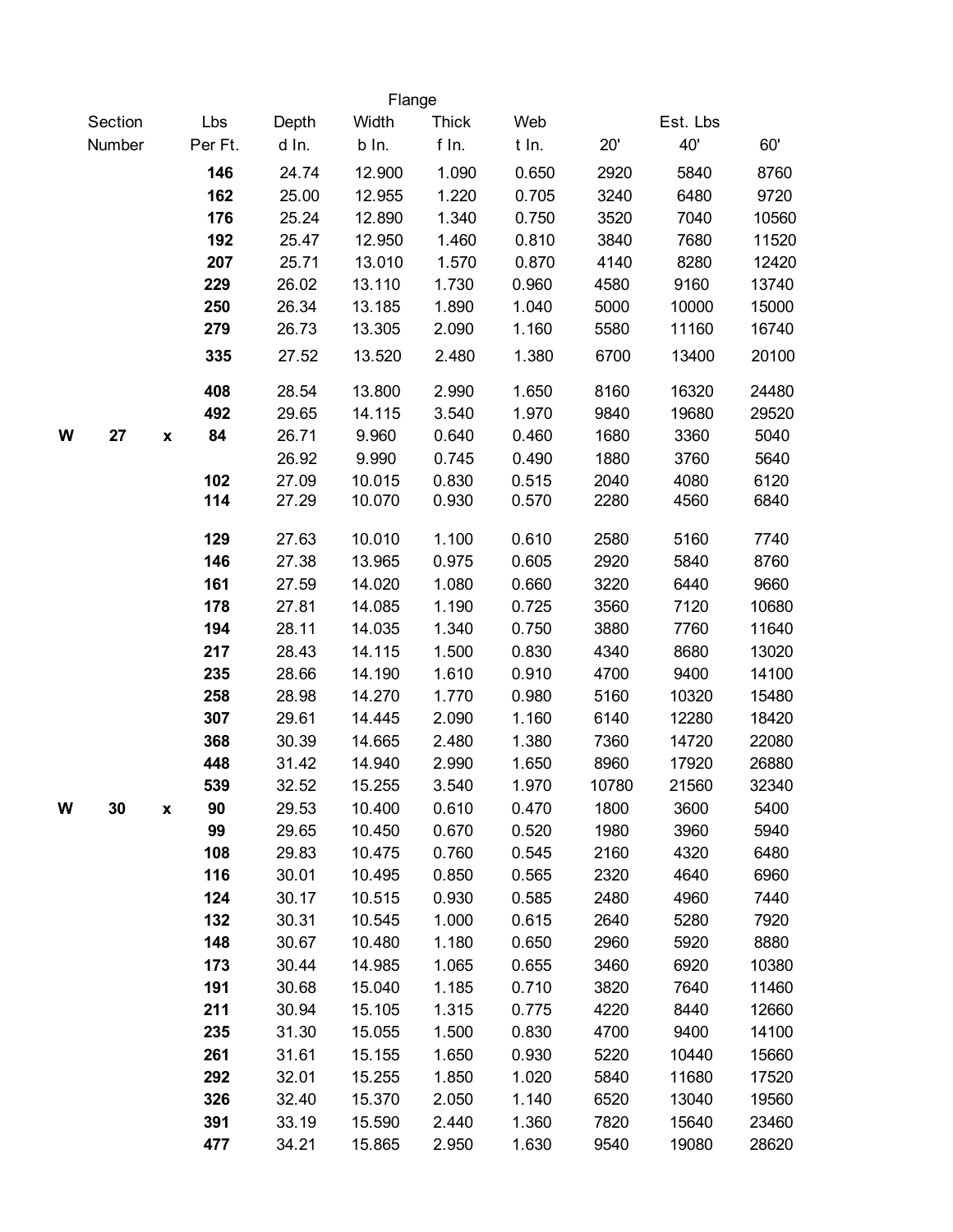|   |         |                    |         |       |        | Flange       |       |       |          |       |
|---|---------|--------------------|---------|-------|--------|--------------|-------|-------|----------|-------|
|   | Section |                    | Lbs     | Depth | Width  | <b>Thick</b> | Web   |       | Est. Lbs |       |
|   | Number  |                    | Per Ft. | d In. | b In.  | f In.        | t In. | 20'   | 40'      | 60'   |
|   |         |                    |         |       |        |              |       |       |          |       |
| W | 33      | $\pmb{\mathsf{x}}$ | 118     | 32.86 | 11.480 | 0.740        | 0.550 | 2360  | 4720     | 7080  |
|   |         |                    | 130     | 33.09 | 11.510 | 0.855        | 0.580 | 2600  | 5200     | 7800  |
|   |         |                    | 141     | 33.00 | 11.535 | 0.960        | 0.605 | 2820  | 5640     | 8460  |
|   |         |                    | 152     | 33.49 | 11.565 | 1.055        | 0.635 | 3040  | 6080     | 9120  |
|   |         |                    | 169     | 33.82 | 11.500 | 1.220        | 0.670 | 3380  | 6760     | 10140 |
|   |         |                    | 201     | 33.68 | 15.745 | 1.150        | 0.715 | 4020  | 8040     | 12060 |
|   |         |                    | 221     | 33.93 | 15.805 | 1.275        | 0.775 | 4420  | 8840     | 13260 |
|   |         |                    | 241     | 34.18 | 15.860 | 1.400        | 0.830 | 4820  | 9640     | 14460 |
|   |         |                    | 263     | 34.53 | 15.805 | 1.570        | 0.870 | 5260  | 10520    | 15780 |
|   |         |                    | 291     | 34.84 | 15.905 | 1.730        | 0.960 | 5820  | 11640    | 17460 |
|   |         |                    | 318     | 35.16 | 15.985 | 1.890        | 1.040 | 6360  | 12720    | 19080 |
|   |         |                    | 354     | 35.55 | 16.100 | 2.090        | 1.160 | 7080  | 14160    | 21240 |
|   |         |                    | 232     | 37.12 | 12.120 | 1.570        | 0.870 | 4640  | 9280     | 13920 |
|   |         |                    | 245     | 36.08 | 16.510 | 1.350        | 0.800 | 4900  | 9800     | 14700 |
|   |         |                    | 256     | 37.43 | 12.215 | 1.730        | 0.960 | 5120  | 10240    | 15360 |
|   |         |                    | 260     | 36.26 | 16.550 | 1.440        | 0.840 | 5200  | 10400    | 15600 |
|   |         |                    | 280     | 36.52 | 16.595 | 1.570        | 0.885 | 5600  | 11200    | 16800 |
|   |         |                    | 300     | 36.74 | 16.655 | 1.680        | 0.945 | 6000  | 12000    | 18000 |
|   |         |                    | 328     | 37.09 | 16.630 | 1.850        | 1.020 | 6560  | 13120    | 19680 |
|   |         |                    | 359     | 37.40 | 16.730 | 2.010        | 1.120 | 7180  | 14360    | 21540 |
|   |         |                    | 393     | 37.80 | 16.830 | 2.200        | 1.220 | 7860  | 15720    | 23580 |
|   |         |                    | 439     | 38.26 | 16.965 | 2.440        | 1.360 | 8780  | 17560    | 26340 |
|   |         |                    | 527     | 39.21 | 17.220 | 2.910        | 1.610 | 10540 | 21080    | 31620 |
|   |         |                    | 650     | 40.47 | 17.575 | 3.540        | 1.970 | 13000 | 26000    | 39000 |
|   |         |                    | 798     | 41.97 | 17.990 | 4.290        | 2.380 | 15960 | 31920    | 47880 |
|   |         |                    | 848     | 42.45 | 18.130 | 4.530        | 2.520 | 16960 | 33920    | 50880 |
| W | 40      | X                  | 149     | 38.20 | 11.810 | 0.830        | 0.630 | 2980  | 5960     | 8940  |
|   |         |                    | 167     | 38.59 | 11.810 | 1.025        | 0.650 | 3340  | 6680     | 10020 |
|   |         |                    | 174     | 38.20 | 15.750 | 0.830        | 0.650 | 3480  | 6960     | 10440 |
|   |         |                    | 183     | 38.98 | 11.810 | 1.220        | 0.650 | 3660  | 7320     | 10980 |
|   |         |                    | 199     | 38.67 | 15.750 | 1.065        | 0.650 | 3980  | 7960     | 11940 |
|   |         |                    | 211     | 39.37 | 11.810 | 1.415        | 0.750 | 4220  | 8440     | 12660 |
|   |         |                    | 215     | 38.98 | 15.750 | 1.220        | 0.650 | 4300  | 8600     | 12900 |
|   |         |                    | 235     | 39.69 | 11.890 | 1.575        | 0.830 | 4700  | 9400     | 14100 |
|   |         |                    | 249     | 39.38 | 15.750 | 1.420        | 0.750 | 4980  | 9960     | 14940 |
|   |         |                    | 264     | 40.00 | 11.930 | 1.730        | 0.960 | 5280  | 10560    | 15840 |
|   |         |                    | 277     | 39.69 | 15.830 | 1.575        | 0.830 | 5540  | 11080    | 16620 |
|   |         |                    | 278     | 40.16 | 11.970 | 1.810        | 1.020 | 5560  | 11120    | 16680 |
|   |         |                    | 297     | 39.84 | 15.825 | 1.650        | 0.930 | 5940  | 11880    | 17820 |
|   |         |                    | 321     | 40.08 | 15.910 | 1.770        | 1.000 | 6420  | 12840    | 19260 |
|   |         |                    | 331     | 40.79 | 12.170 | 2.130        | 1.220 | 6620  | 13240    | 19860 |
|   |         |                    | 362     | 40.55 | 16.020 | 2.010        | 1.120 | 7240  | 14480    | 21720 |
|   |         |                    | 372     | 40.63 | 16.060 | 2.050        | 1.160 | 7440  | 14880    | 22320 |